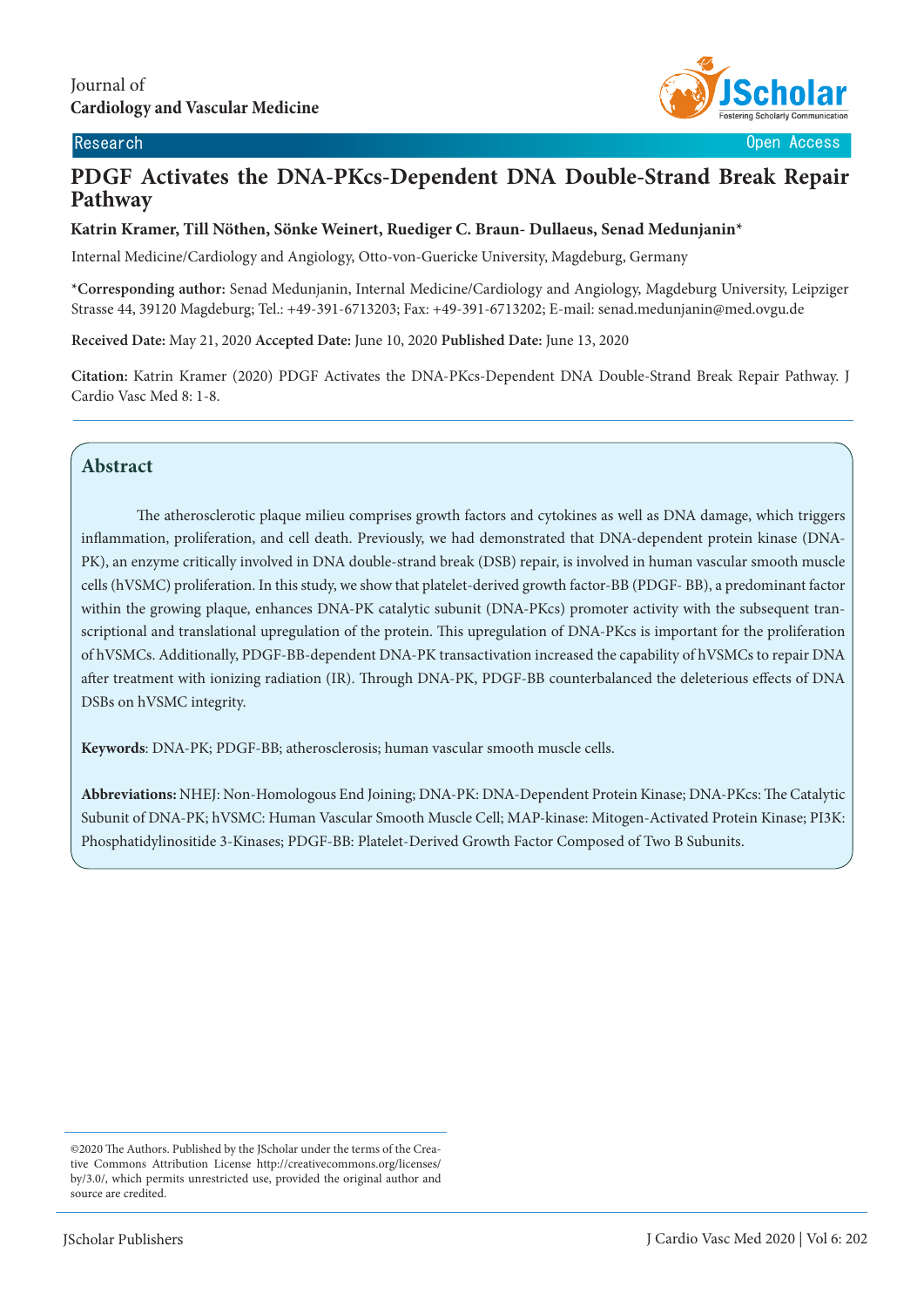# **Introduction**

modulate DNA-DSB formation in hVSMCs.

DNA-dependent protein kinase (DNA-PK) is a nuclear serine/threonine kinase that belongs to the class IV phosphatidylinositol-3 (PI-3) kinase superfamily [1, 2]. It is composed of a DNA-PK catalytic subunit (DNA-PKcs) and a regulatory Ku70/ Ku80 heterodimer [3]. DNA- PK is a multifunctional enzyme. It is known as a DNA repair enzyme but it also accomplishes various other tasks [4, 5]. The special role of DNA-PK in response to IR is underlined by the fact that DNA-PK-deficient mice are more IR-sensitive. Here, the main function of DNA-PK is clear, namely, its important role in DSB repair [6].

There is increasing evidence that human atherosclerosis is associated with damage DNA [7]. Levels of DNA DSB have been shown to correlate with conventional cardiovascular risk factors in addition to being an independent predictor of the progression of atherosclerotic plaques [8]. Eukaryotic cells use two different ways to repair DNA lesions [9]. One of the mechanisms is homologous recombination, which is the repair of DSBs based on a homologous DNA strand [10]. Another way to repair DSBs and the major strategy in the context of DNA-PK is non-homologous end joining (NHEJ). NHEJ proceeds through three steps with DNA-PK as the central part: DSB recognition, processing of the DNA ends, and ligation of those ends. The Ku70/Ku80 heterodimer independently recognizes and binds the broken DNA ends by forming an asymmetric ring [11]. This complex then recruits the DNA- PKcs, which aligns the DNA ends. Because of a conformational change within the DNA- PKcs, it is autophosphorylated [12], which fulfills three important functions: the inactivation of DNA-PKcs kinase activity, the dissociation of the DNA-PK complex and thus the regulation and recruitment of enzymes in the processing step. During processing, the ends of the 5' and 3' DNA overhangs are modified so that subsequent ligation can occur. The involved enzymes complex with MRN [13] with the endonuclease Artemis and work in a complex with autophosphorylated DNA-PKcs [14, 15], phosphorylated XRCC4 [16], polynucleotide kinase phosphatase [17], tyrosyl-DNA phosphodiesterase 1 [18], the Werner syndrome helicase, which is activated through the phosphorylation of DNA-PK [19], and DNA polymerases  $\mu$  and  $\lambda$  [20].

During our studies on the proliferation of hVSMCs, we were surprised to observe the upregulation of DNA-PKcs following treatment of the cells with the growth factor PDGF-BB. As hVSMCs are critical players in plaque growth, and their proliferation and survival potentially stabilize plaque, we hypothesized that PDGF-BB, in addition to its effect on proliferation, is able to **Materials and Methods**

**Cell culture:** VSMCs from human aortic tissue explants containing atherosclerotic plaques were used and cultured at 37 °C in 5% CO2. After explantation, the endothelium and serosa of the vascular wall were removed, and the obtained muscular was digested with collagenase (CLS II, Biochrom, Berlin, Germany) and grown on culture plates. The experiments using human VS-MCs were repeated with at least three independent cell preparations. In addition, we used a commercially available hVSMC line (#C-12533, PromoCell, Heidelberg, Germany). HVSMCs at passages 3–8 were used. The cells were exposed to irradiation from a BIOBEAM gamma irradiation device (Gamma-Service Medical, Leipzig, Germany). All procedures involving human materials had been approved by the local Ethics Committee and complied with the principles of the Declaration of Helsinki.

**Transfection:** Transfection was performed using a PromoFectin transfection kit (PromoCell, Heidelberg, Germany) according to the manufacturer's instructions.

**Antibodies:** The following antibodies were used: anti-DNA-PKcs (#sc-5282), (Santa Cruz Biotechnology, Heidelberg, Germany), anti-p-Akt-Ser473 (#4051), (New England Biolabs, Frankfurt/Main, Germany), anti-vinculin and anti-p-DNA-PKcs-Ser2056 (#ab18192) (Abcam, Cambridge, UK), anti-p-γ-H2AX-Ser139 (#9718), anti-Chk2 (#3440) and Alexa Greenconjugated anti-mouse IgG (Molecular Probes, Eugene, OR, USA). A DNA Damage Sampler Kit (#9947) (New England Biolabs, Frankfurt am Main, Germany) was also used.

**RNA Isolation and Real-Time RT PCR:** After treatment, cell pellets were collected and total RNA was isolated with the Invisorb kit (Invitek, Berlin, Germany). cDNA synthesis was done with the Revert-Aid-H-cDNA synthesis kit (Fermentas, St. Leon-Rot, Germany). For real-time quantification, the SYBR Premix Ex Taq (Cambrex, Basel, Switzerland) was used. Quantitative real-time PCRs were performed using the following primers: DNA-PKcs forward, 5' -GACTTGTACTCATCCTCACG-3, DNA-PKcs reverse, 5' -GGGGCTTACCTGAGTGATCC-3'; CCND1, forward, 5' -TTCATTGAACACTTCCTCTC-3'; CCND1 reverse: 5'-GTCACACTTGATCACTCTGG-3'; HPRT1 forward, 5'-TTGCGACCTTGACCATCTTTG -3'; HPRT1 reverse, 5'-CTTTGCTGACCTGCTGGATTAC-3'; Quantification was done using the ΔΔct-method.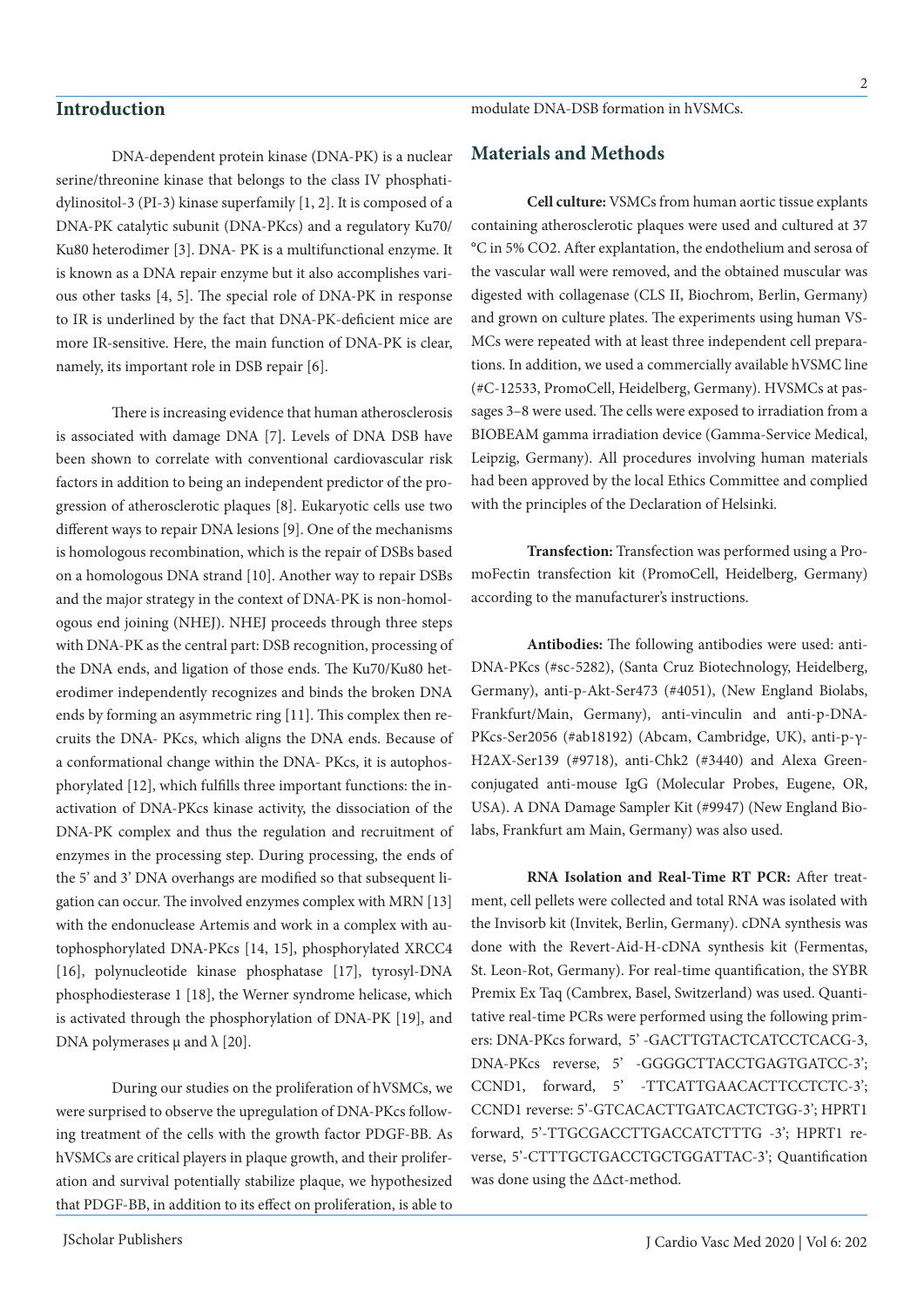**Luciferase assay:** Luciferase assays were performed using the luciferase assay system from Promega according to the manufacturer's instructions and quantified with a luminometer (LB9506) (Berthold, Bad Wildbad, Germany).

**Microscopy:** Images of p-γ-H2AX-stained cells were acquired with an Axiovert 200M microscope (Carl Zeiss Microscopy GmbH, Jena, Germany) equipped with the fluorescence filter sets Zeiss No. 49 and HQ-FITC (EX BP 480/40, BS 505, EM 535/50) (Chroma Technology Corp., Bellows Falls, VT, USA), a scanning stage (Maerzhaeuser Wetzlar GmbH & Co. KG, Wetzlar, Germany) and an AxioCam MRm camera (Carl Zeiss Microscopy GmbH). Representative 1200  $\mu$ m  $\times$  1200  $\mu$ m areas per condition ( $6 \times 8$  fields of view or approximately 300 cells) were subsequently chosen, and the AxioVision module MosaiX, an EC Plan-Neofluar 40×/0.75 Ph2 objective lens, and constant imaging settings were used to acquire images to quantify the foci count. Subsequently, the images were exported in unaltered tagged image file format, and the image analysis program Cell-Profiler [21] was used to identify nuclei and γ-H2AX foci. Objects were related to each other, and the number of γ-H2AX foci per nucleus was measured and exported to a spreadsheet. For subsequent manual control, outlined overlay images were created.

#### **Statistical Analysis**

Data are given as mean ± SEM. Statistical analysis was performed by ANOVA. Post-test multiple comparisons was performed by the method of Bonferroni.

# **Results**

# **The PDGF-induced proliferation of hVSMCs is DNA-PK-dependent**

To analyze the influence of PDGF on hVSMCs, a proliferation assay was conducted (Figure 1A). Cells were treated with a specific inhibitor of DNA-PK, NU7026, and PDGF. The proliferation of hVSMCs increased during cell stimulation with PDGF compared to that of control cells. In contrast, cell proliferation decreased when the DNA-PK of hVSMCs was inhibited independently of PDGF stimulation (Figure 1A). We further tested the expression of cyclin D1 as a marker for proliferation and observed reduced protein expression following treatment of the cells with a DNA-PK inhibitor (Figure 1B). The protein expression results were confirmed by determining the mRNA expression of cyclin D1 (Figure 1C).



Figure 1: The PDGF-induced proliferation of hVSMCs is DNA-PK dependent. (A) Proliferation assay of hVSMCs treated with the DNA-PK inhibitor NU7026 (1 µmol/l) and PDGF-BB (10 ng/ml); BrdU incorporation was quantified. The fold induction is the ratio of stimulated to unstimulated cells. \*\*\*p < 0.001 (B) Immunoblot analysis of cyclin D1expression in hVSMCs after PDGF treatment and DNA-PK inhibition by the DNA-PK inhibitor NU7026; vinculin was used as a loading control. (C) mRNA expression of cyclin D1 in hVSMCs incubated for 6, 18, 24, and 48 hours with PDGF-BB (10 ng/ml) in the absence or presence of the DNA-PK inhibitor NU7026 (1 µmol/l). The fold induction is the ratio of stimulated to unstimulated cells, and error bars represent the S.D.s of three experiments (four measurements)  $p < 0.05$ .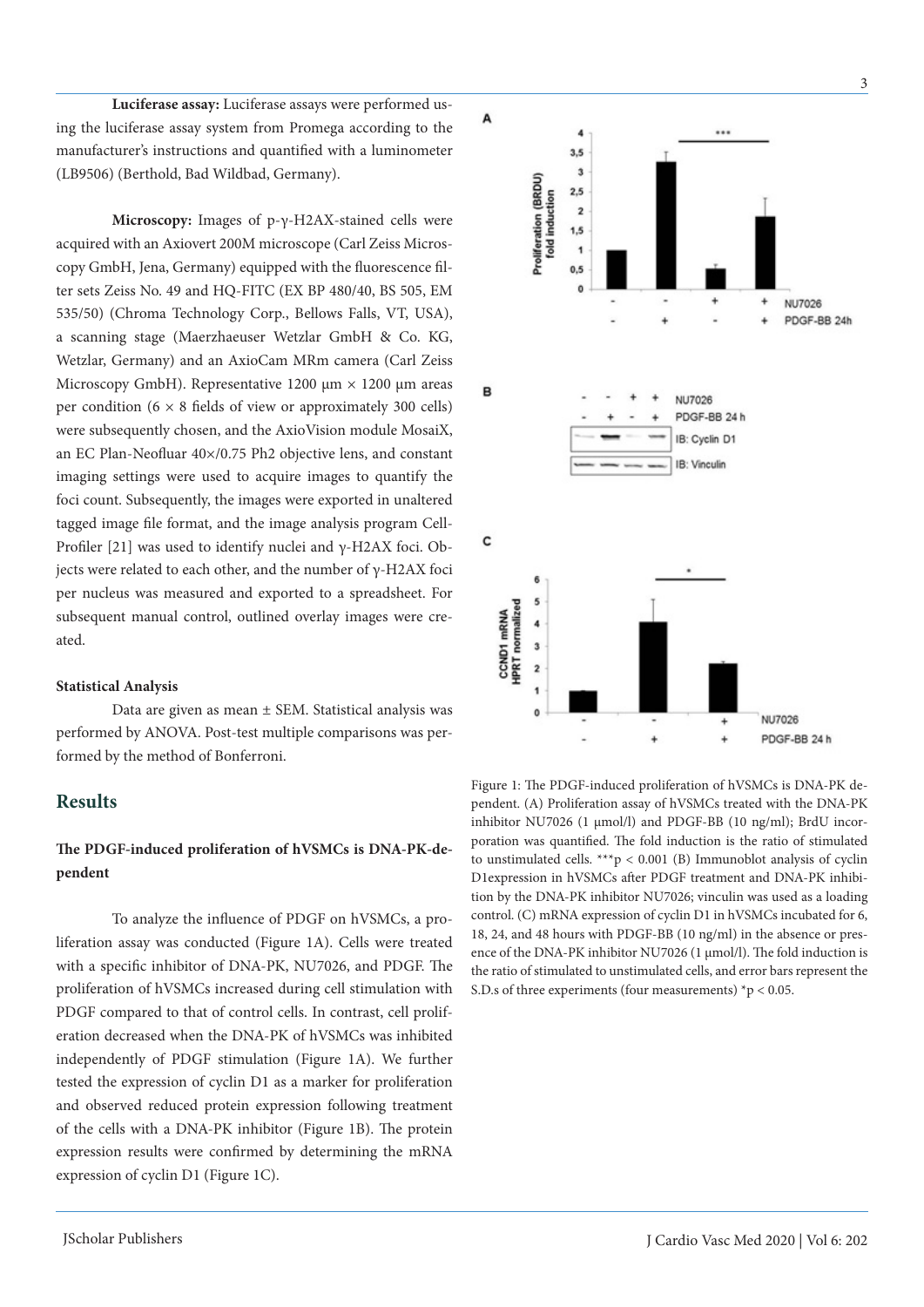#### **PDGF–dependent induction of DNA-PKcs**

During our proliferation studies, we were surprised to see the upregulation of DNA-PKcs following the treatment of cells with PDGF-BB. Therefore, we studied the expression levels of DNA-PKcs after the treatment of hVSMC cells with PDGF-BB in a time-dependent manner and observed a marked upregulation of DNA-PKcs expression within 3 hours, which peaked 24 hours after the initiation of PDGF-BB treatment (Figure 2A). A dose-dependent upregulation of DNA-PKcs was observed, as well (Figure 2B). Furthermore, quantitative real-time PCR revealed that PDGF-BB induced the significant, approximately 4-fold induction of DNA-PKcs mRNA expression, which peaked 18 hours after treatment (Figure 2C). We were further interested

in identifying transcription factors responsible for the upregulation of DNA- PKcs. Therefore, we cloned a fragment of the DNA-PKcs promoter (-3 to -606) [22] into the pGL3-Basic luciferase reporter plasmid and tested its promoter activity 24 hours after the transient transduction of human VSMCs. Transduction induced an approximately 3-fold increase in luciferase activity compared to that in control cells (Figure 2D).

In addition, using a phospho-specific antibody, we tested the phosphorylation of DNA-PKcs and observed increased phosphorylation within 0.5 hours of the treatment of hVSMCs with PDGF-BB (Figure 2E). This result suggested an increase in the activity of DNA-PKcs, as the phosphorylation of this serine is crucial for DNA-PKcs activity.



**Figure 2: PDGF-dependent upregulation of DNA-PKcs.** (A and B) Immunoblot analysis of DNA-PKcs expression in hVSMCs after PDGF-BB (10 ng/ml) treatment in a time- (A) and dose-dependent manner (B); β-actin was used as a loading control. (C) mRNA expression of DNA-PKcs in hVSMCs incubated for 18 hours with PDGF-BB (10 ng/ml); the fold change in induction is the ratio of stimulated to unstimulated cells. \*\*p < 0.01. (D) Luciferase assay of hVSMCs after transfection of the pGL3-Basic luciferase reporter plasmid with and without a cloned fragment of the DNA-PKcs promoter (-3 to -606) treated with PDGF-BB (10 ng/ml). The fold induction is the ratio of stimulated to unstimulated cells, and error bars represent the S.D.s of three experiments (three measurements). \*\*p < 0.01 (e). Immunoblot analysis of p- DNA-PKcs expression in hVSMCs after PDGF-BB treatment (10 ng/ml) in a time-dependent manner; β-actin was used as a loading control.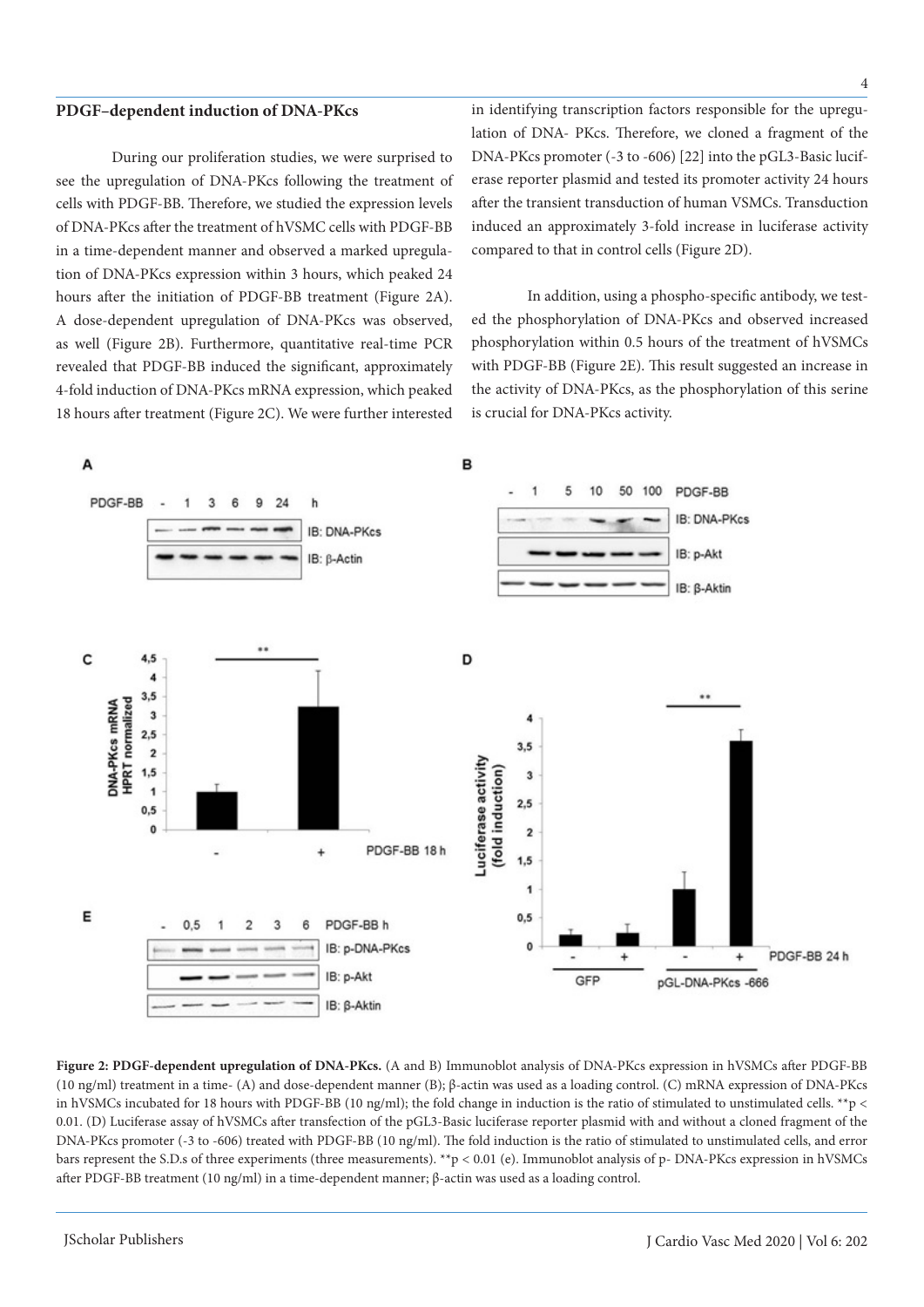#### **PDGF-induced double-strand brake repair**

The increased expression and activity of DNA-PKcs alone may provide important protection from genotoxic stress, even in cells already containing functional DNA-PK [23]. To determine the functional significance of our finding, we examined the effect of PDGF-BB on DSB repair in hVSMCs by studying the kinetics of γ-H2AX focus formation following the formation of DSBs during irradiation [24, 25]. Time-course experiments revealed that the number of γ-H2AX foci reached its maximum 1 hour after irradiation of hVSMCs (Figure 3A, B). Our result suggests that PDGF enhanced IR-induced DSB within 1 hour. Within 7 hours after irradiation, the number of γ-H2AX foci fell almost to the control level (Figure 3B). Foci formation was reduced significantly after 5 hours when cells had been pre-treated with PDGF- BB before irradiation (Figure 3B). The phosphorylation state of γ-H2AX was further studied in lysates of irradiated and PDGF-treated cells by immunoblot analyses. We found, significantly reduced phosphorylation of γ-H2AX after 5 hours compared to the phosphorylation of control cells without PDGF treatment; this confirmed the results from immunofluorescence microscopy (Figure 3A, B, C, D) Furthermore, the phosphorylation of Chk1 at Ser343 was used as a control to show successful irradiation, and the phosphorylation of Chk2 at Thr68 was used to show that DNA-PK had indeed been activated [26] (Figure 3E, F). In addition, we observed an increase of Chk1 phosphorylation after PDGF-BB treatment, indicating activation of the DNA-DSB repair pathway (Figure 3E).

## **Discussion**

In addition to inflammation and proliferation, DNA lesions in cells promote atherosclerosis. These defects are caused not only by smoking or diabetes but also by reactive oxygen species [7, 27]. The role of DNA-PK in the pathogenesis of atherosclerosis was previously suggested [28]. Furthermore, we had demonstrated that DNA-PK is involved in VSMC proliferation [28]. The data of this study imply that the stimulation of VSMC proliferation by PDGF requires DNA-PK. In addition, our data demonstrate that DNA-PK mediates PDGF-BB- induced DSB repair. Initially, stimulation with PDGF-BB resulted in the increased appearance of γ-H2AX foci, which indicated the presence of DSBs. Subsequently, these DSBs were repaired more rapidly in the presence of PDGF-BB than in its absence. Our data suggest that PDGF induces DSBs and in turn activates DNA-PK to accelerate their repair. Furthermore, our data suggest two independent effects of the regulation of DNA-PK by PDGF-BB: first, rapid autophosphorylation of DNA-PKcs within 30 minutes of PDGF-BB treatment and second, an increase in DNA-PKcs

within the following 3 hours. The rapid autophosphorylation of DNA-PKcs after PDGF-BB treatment suggests the increased activity of DNA-PK regarding its substrates. This upregulation of autophosphorylation can be explained by the results of a previous report [29], which demonstrated that the binding of transcription factors to DNA requires a break to unwind the DNA before proceeding, as does the autophosphorylation of DNA-PKcs. Therefore, considering this report, DNA-PK acts as a co-transcription factor in the regulation of PDGF-induced transcription. This is the first report to show that the treatment of cells with the growth factor PDGF-BB increases the level and activity of DNA-PKcs. Another growth factor, EGF, has also been reported to increase radio- resistance by activating DNA-PKcs [30, 31].

Elevated levels of DNA-PK indicate a fast and strong response to DNA damage, resulting in reduced cellular levels of DSBs. This rapid upregulation after PDGF-BB treatment indicates the direct binding of transcription factors to the DNA-PKcs promoter. A shortcoming of our study is that the last step of the PDGF signal transduction pathway, namely, the transcription factor responsible for DNA-PKcs upregulation, remains unknown. Using luciferase assays, we localized the DNA-PKcs promoter region (-666). However, further studies, for instance, the use of ChIP, are necessary to pinpoint this transcription factor.

These results shed new light on the regulation of DNA-PK activity and imply that PDGF could counterbalance the deleterious effects of ionizing radiation on VSMC integrity.

#### **Acknowledgements**

We thank C. Zufelde for valuable technical assistance. Support from a Grant from the Deutsche Forschungsgemeinschaft (SFB854/A02) and GCI3, Medical Center, Otto-von-Guericke, is greatly appreciated.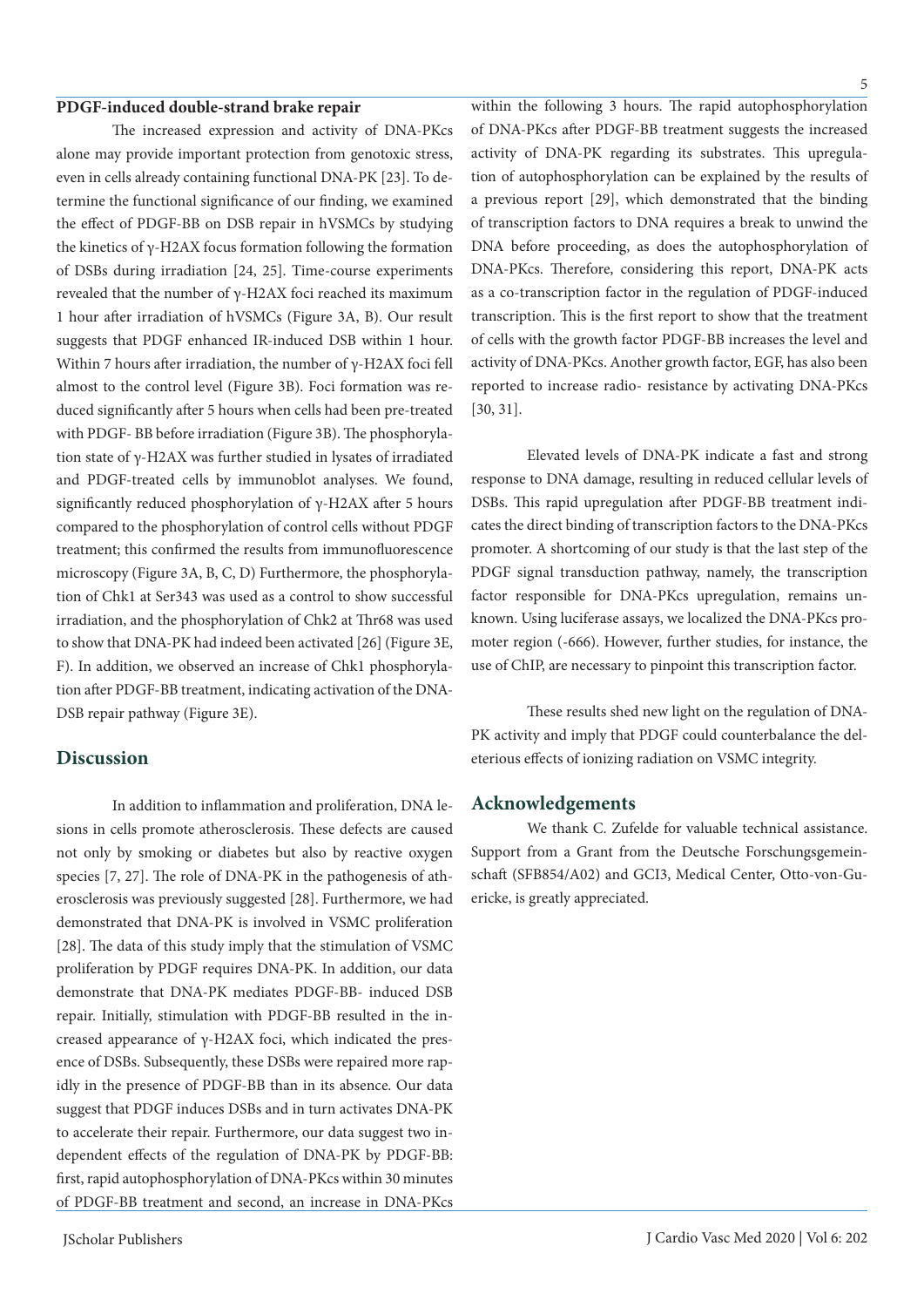

**Figure 3: PDGF induces double-strand break repair.** (A and B) (A) Immunofluorescence microscopy of γ-H2AX foci in nuclei and (B) a bar chart of γ-H2AX foci per nucleus as an indicator of double-strand breaks in hVSMCs treated with PDGF-BB and irradiated for 1, 3, 5 and 7 hours. \*\*\*p < 0.001. (C and D) Immunoblot analysis of phosphorylated γ-H2AX expression in hVSMCs incubated with PDGF-BB and treated with irradiation for 1 (C) and 6 (D) hours; tubulin used as a loading control. (E and F) Immunoblot analysis of DNA-PKcs (E) and phosphorylated DNA-PKcs (F) expression in hVSMCs treated with PDGF-BB and irradiated for 6 hours; phosphorylated Chk1 (E) and Chk2 (F) indicate DNA-PK activation; vinculin was used as a loading control.

6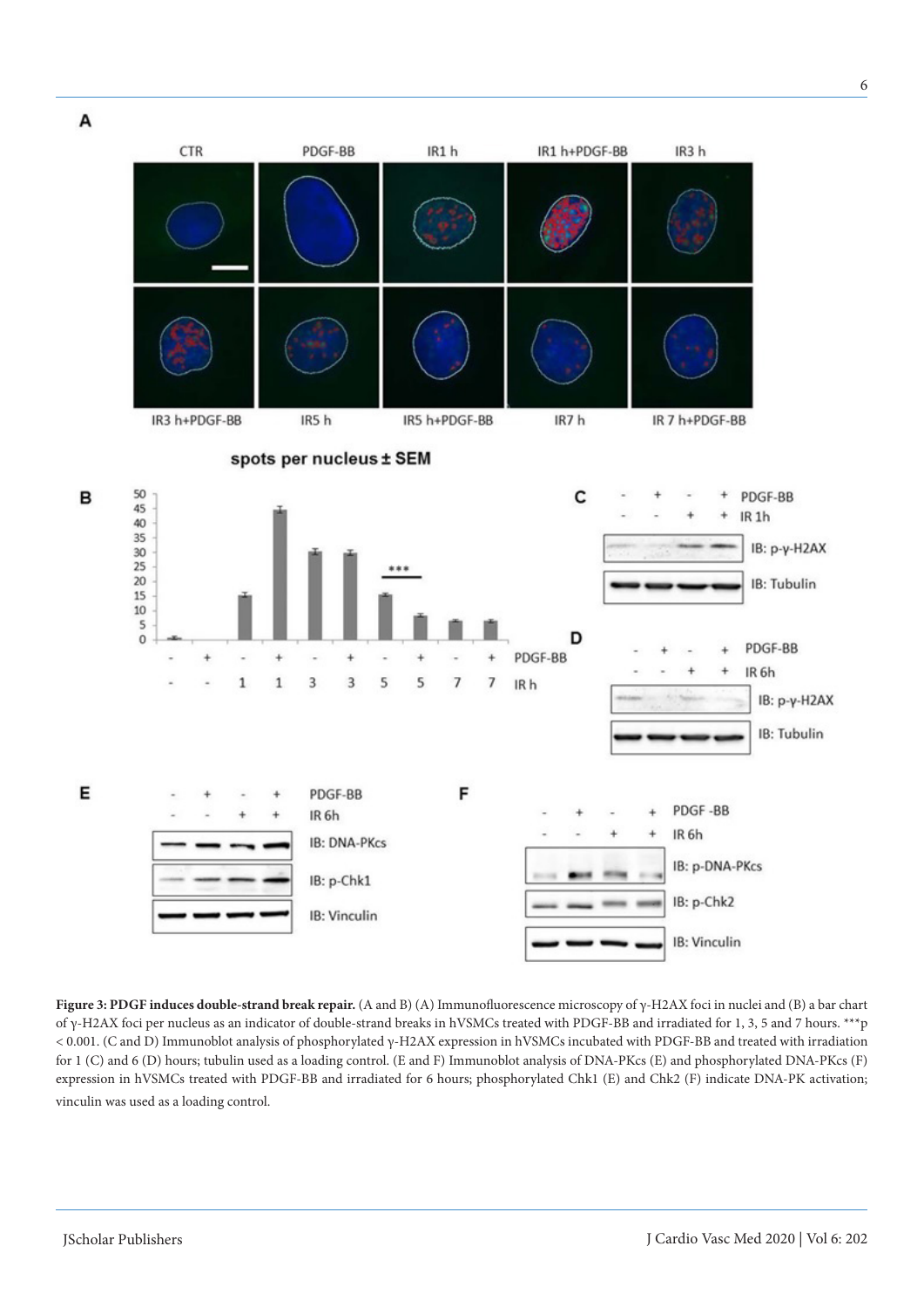## **References**

1. Kastan MB, and DS Lim (2000) "The many substrates and functions of ATM." Nature reviews. Molecular cell biology 1: 179-186.

2. O'Driscoll M, et al. (2004) "An overview of three new disorders associated with genetic instability: LIG4 syndrome, RS-SCID, and ATR-Seckel syndrome." DNA repair 3: 1227-1235.

3. Lees-Miller SP, et al. (1990) "Human cells contain a DNAactivated protein kinase that phosphorylates simian virus 40 T antigen, mouse p53, and the human Ku autoantigen." Molecular and cellular biology 10: 6472-6481.

4. Komiyama S, et al. (2004) "Potentiality of DNA-dependent protein kinase to phosphorylate Ser46 of human p53." Biochemical and biophysical research communications 323: 816-822.

5. Rinaldo C, et al. (2007) "MDM2-regulated degradation of HIPK2 prevents p53Ser46 phosphorylation and DNA damageinduced apoptosis." Molecular cell 25: 739-750.

6. Downward J (2005) "RNA interference libraries prove their worth in hunt for tumor suppressor genes." Cell 121: 813-815.

7. Mahmoudi M, et al. (2006) "DNA damage and repair in atherosclerosis." Cardiovascular Research 71: 259-268.

8. Shah NR, and M Mahmoudi (2015) "The role of DNA damage and repair in atherosclerosis: A review." J Mol Cell Cardiol 86: 147-157.

9. Helleday T, et al. (2007) "DNA double-strand break repair: from mechanistic understanding to cancer treatment." DNA repair 6: 923-935.

10. West SC (2003) "Molecular views of recombination proteins and their control." Nature reviews. Molecular cell biology 4: 435- 445.

11. Walker JR, et al. (2001) "Structure of the Ku heterodimer bound to DNA and its implications for double-strand break repair." Nature 412: 607-614.

12. Meek K, et al. (2008) "DNA-PK: the means to justify the ends?" Advances in immunology 99: 33-58.

13. van den Bosch M, et al. (2003) "The MRN complex: coordinating and mediating the response to broken chromosomes," EMBO reports 4: 844-849.

14. Ma Y, et al. (2002) "Hairpin opening and overhang processing by an Artemis/DNA- dependent protein kinase complex in nonhomologous end joining and V(D)J recombination." Cell 108: 781-794.

15. Goodarzi A A, et al. (2006) "DNA-PK autophosphorylation facilitates Artemis endonuclease activity." The EMBO Journal 25: 3880-3889.

16. Sharma MK, et al. (2016) "In cellular phosphorylation of

XRCC4 Ser320 by DNA- PK induced by DNA damage." Journal of radiation research 57: 115-120.

17. Weinfeld M, et al. (2011) "Tidying up loose ends: the role of polynucleotide kinase/phosphatase in DNA strand break repair." Trends in biochemical sciences 36: 262- 271.

18. Kusumoto R, et al. (2008) "Werner protein cooperates with the XRCC4-DNA ligase IV complex in end-processing." Biochemistry 47: 7548-7556.

19. Ramsden DA (2011) "Polymerases in nonhomologous endjoining: building a bridge over broken chromosomes." Antioxidants & redox signaling 14: 2509-2519.

20. Carpenter AE, et al. (2006) "CellProfiler: image analysis software for identifying and quantifying cell phenotypes." Genome Biology 7: R100.

21. Connelly MA, et al. (1998) "The promoters for human DNA-PKcs (PRKDC) and MCM4: divergently transcribed genes located at chromosome 8 band q11." Genomics 47: 71-83.

22. Shen H, et al. (1998) "Increased expression of DNA-dependent protein kinase confers resistance to adriamycin." Biochimica et Biophysica Acta 1381: 131-138.

23. Sedelnikova O A, et al. (2002) "Quantitative detection of (125) IdU-induced DNA double-strand breaks with the gamma-H2AX antibody." Radiation research 158: 486-492.

24. Rothkamm K and M. Löbrich (2003) "Evidence for a lack of DNA double-strand break repair in human cells exposed to very low x-ray doses." Proceedings of the National Academy of Sciences of the United States of America 100: 5057-5062.

25. Li J and DF Stern (2005) "Regulation of CHK2 by DNA-dependent protein kinase." The Journal of biological chemistry 280: 12041-12050.

26. Andreassi MG (2008) "DNA damage, vascular senescence and atherosclerosis." Journal of molecular medicine (Berlin, Germany) 86: 1033-1043.

27. Medunjanin S, et al. (2015) "DNA-dependent protein kinase (DNA-PK) permits vascular smooth muscle cell proliferation through phosphorylation of the orphan nuclear receptor NOR1." Cardiovascular Research 106: 488-497.

28. Ju BG, et al. (2006) "A topoisomerase IIbeta-mediated ds-DNA break required for regulated transcription." Science (New York, N.Y.) 312: 1798-1802.

29. Minjgee M, et al. (2011) "K-RAS(V12) induces autocrine production of EGFR ligands and mediates radioresistance through EGFR-dependent Akt signaling and activation of DNA-PKcs." International journal of radiation oncology, biology, physics 81: 1506- 1514.

30. Javvadi P, et al. (2012) "Threonine 2609 phosphorylation of the DNA-dependent protein kinase is a critical prerequisite for